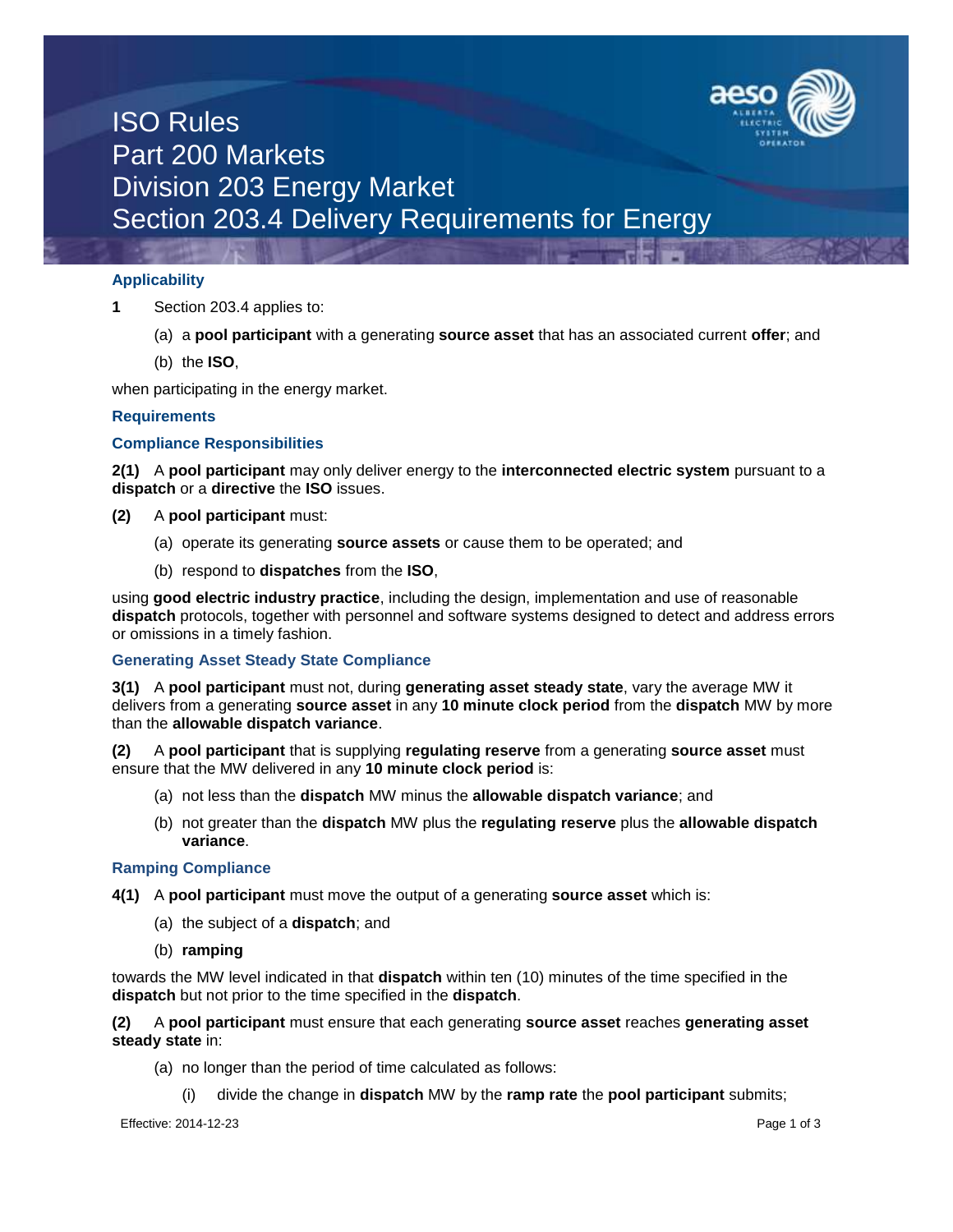

# ISO Rules Part 200 Markets Division 203 Energy Market Section 203.4 Delivery Requirements for Energy

- (ii) add forty percent (40%) of the time calculated in subsection  $4(2)(a)(i)$  or five (5) minutes, whichever is greater; and
- (iii) add the ten (10) minutes referred to in subsection 4(1); and
- (b) no sooner than the period of time calculated as follows:
	- (i) divide the change in **dispatch** MW by the **ramp rate** the **pool participant** submits; and
	- (ii) subtract forty percent (40%) of the time calculated in subsection  $4(2)(b)(i)$  or five (5) minutes, whichever is greater.

#### **Operational Deviation**

**5(1)** A **pool participant** must, if a generating **source asset** experiences an **operational deviation**, verbally inform the **ISO** as soon as practical of the occurrence of the **operational deviation** and provide a description of the cause if known.

**(2)** A **pool participant** must inform the **ISO** of the information required under subsection 5(1) on a telephone line the **ISO** designates, which must contain a voice recording system.

**(3)** A **pool participant** must, if an **operational deviation** extends for twenty (20) minutes or longer, submit an **available capability** restatement or MW restatement for the generating **source asset** that represents the operational capability of the generating **source asset** and must do so no later than twenty (20) minutes after the commencement of the **operational deviation**.

### **Exceptions to Non-Compliance**

**6** Notwithstanding the provisions set out in subsections 3, 4 and 5, the **ISO** must not determine that a **pool participant** is non-compliant with a **dispatch** for a generating **source asset** if the **pool participant** has met its responsibilities as set out subsection 2 and one (1) or more of the following circumstances occur:

- (a) the generating **source asset** is **ramping** into position to provide **operating reserve** in response to a **dispatch** in the fifteen (15) minutes before the time indicated in that **dispatch**;
- (b) the generating **source asset** is operating below the **minimum stable generation** level indicated in the Energy Trading System, but only if that generating **source asset** is:
	- (i) synchronizing and its **available capability** the **pool participant** submitted is equal to its **minimum stable generation** and it has received a **dispatch** for that quantity, in MW;
	- (ii) going off line and its **available capability** the **pool participant** submitted is equal to zero (0) and it has received a **dispatch** for that quantity, in MW;
	- (iii) unable to follow the **ramp rate** the **pool participant** submitted when its output is being increased to its **minimum stable generation** and the **pool participant** has submitted a verbal plan to the **ISO** indicating a proposal for **ramping** to **minimum stable generation**, which verbal plan must be provide an estimate of the time required to achieve the **ramp rate** and be updated for deviations of greater than thirty (30) minutes or fifty (50) MW; or
	- (iv) stopped at an output level not identified in the verbal plan referenced in subsection 6(1)(b)(iii) above, but which is below **minimum stable generation** for more than thirty (30)